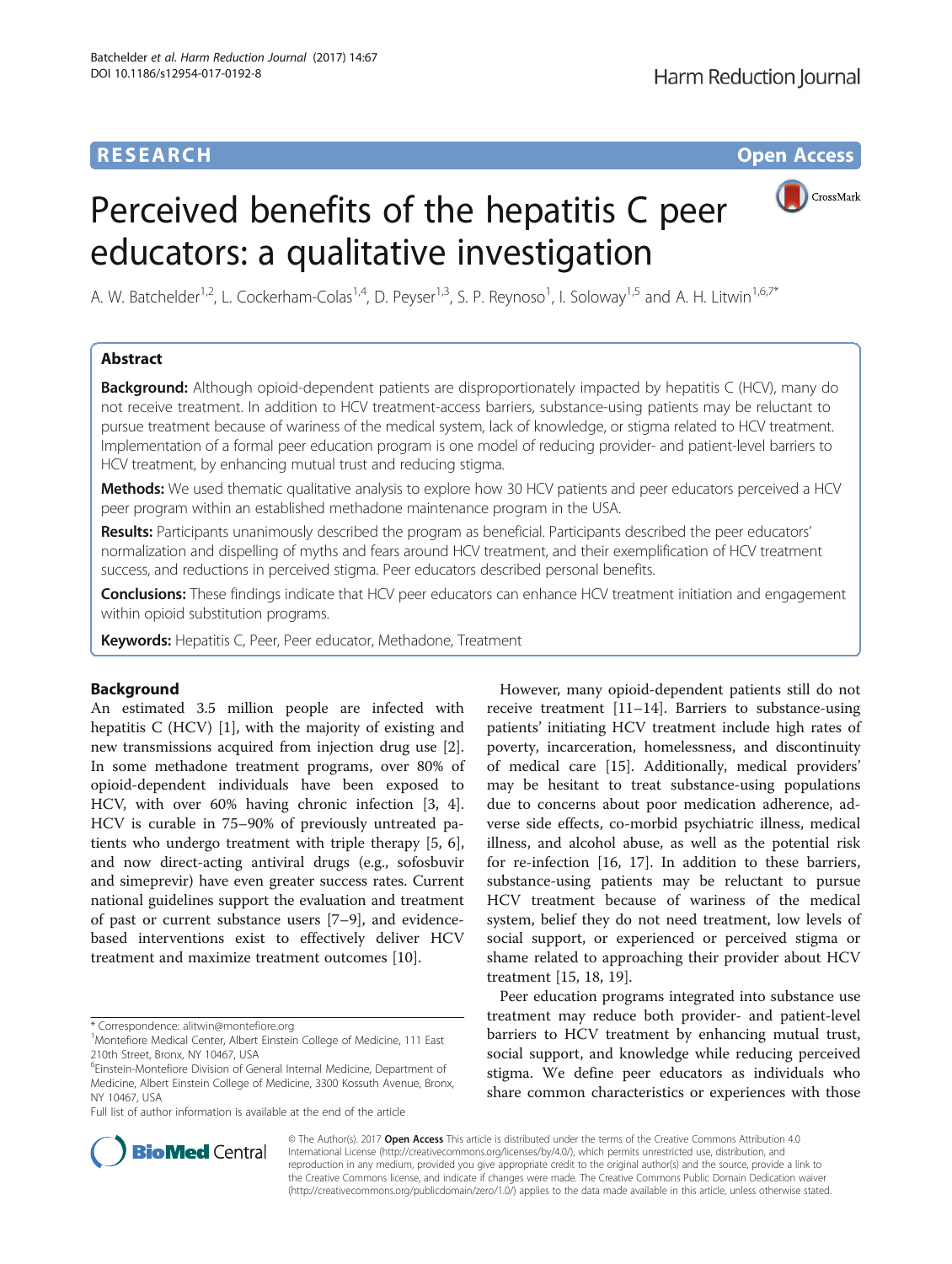whom they are educating [\[20](#page-6-0)–[22\]](#page-6-0). Evidence suggests that peer educators may be useful in addressing concerns related to HCV treatment initiation and engagement among individuals who use drugs [[23, 24](#page-6-0)]. Previous studies have found that peer educators can help increase knowledge and engagement with HIV and HCV care [\[25](#page-6-0)–[29\]](#page-6-0) and that peer-to-peer interaction in a group setting can help reduce fears regarding medical procedures and treatment side effects [\[30](#page-6-0)]. While prior research has broadly examined the effects of peer educators, and some have explored the effects of peers on HCV treatment specifically in Australia and Canada [[23, 31](#page-6-0)], this study is the first to our knowledge to focus on a qualitative analysis of patients' perceptions, both peer educators and non-peer educators, of a HCV peer educator program within an established integrated HCV treatment and methadone maintenance program in a poor urban setting in the USA.

## Methods

## Setting

The Division of Substance Abuse (DoSA) at Albert Einstein College of Medicine (Einstein) is a network of three comprehensive treatment facilities for substance use disorders located in the Bronx, New York. Over 3500 adults receive pharmacotherapy services, including methadone maintenance and buprenorphine, intensive outpatient individual counseling, group counseling, and on-site primary medical care. The median age of patients at DoSA is 46 years (range, 28–72 years); 62% of the population is Hispanic, 20% is Black, and 18% is White; 61% are male. Sixty-five percent of the population exhibits HCV antibody positivity. Of those with a positive antibody, 75% have chronic HCV infection. Each year, over 200 patients initiate on-site HCV treatment.

The majority of DoSA's patients visit the clinic daily to receive opiate agonist treatment, engage in ongoing medical care, and participate in various support and education groups. This daily attendance fosters regular patient-to-patient interactions, including frequent informal discussions between patients regarding their personal experiences, including treatment-related experiences. This culture provided the infrastructure for DoSA's current HCV peer educator program.

The HCV peer educator program at DoSA enables trained peer educators to serve in a complementary, non-professional health role, providing physical and emotional support to patients via a formalized program [\[32](#page-6-0)]. HCV peer educators escort patients to offsite medical appointments, co-facilitate HCV education and treatment groups alongside health professionals, engage in clinic and community outreach and advocacy, and disseminate accurate HCV-related information to

patients. Peer educators target individuals throughout all phases of the HCV disease spectrum, including prevention, pre-treatment, treatment, and post-treatment. Peer educators receive support, guidance, and feedback from designated HCV program staff and receive monetary stipends for the services they provide (specific details regarding the DoSA HCV peer program have been described elsewhere) [\[33](#page-6-0)]. New HCV peer educators are recruited annually, with HCV treatmentexperienced patients being eligible to apply to the training. Candidates are required to participate in a structured 6-week training curriculum prior to being deemed official HCV peer educators.

#### **Participants**

Between June 2011 and March 2013, we approached individuals who initiated HCV treatment. Individuals were eligible to participate in the study if they had initiated HCV treatment at one of DoSA's three methadone maintenance clinics within the Einstein system. Participants were interviewed in a private room on site at their methadone clinic for 45–90 min by a member of the research team not involved in the implementation of the peer program. Interviews focused on participants' experience initiating and undergoing HCV treatment, medication adherence, and substance use. Interviews were conducted with patients who interacted with peer educators within the HCV program and non-peer educators, as well as formerly trained peer educators, most of whom have stayed involved in the program. The Institutional Review Boards of Einstein approved this study.

Thirty adult patients (mean age =  $51.3$  (SD = 8.7)) were interviewed for this study. Two thirds of the sample was male. Twenty-two (73%) self-identified as Hispanic, three (13%) self-identified as African American or Black, and four (13%) self-identified as Caucasian or White. Thirteen (43%) of those interviewed had completed the HCV peer educator training, and the rest were non-peer educator participants. Seven (23%) of those interviewed were co-infected with HIV and HCV. All interviewees were HCV treatment experienced.

#### Analysis

Our analytic approach followed Braun's six steps of qualitative analysis [[34](#page-6-0)]. Initially, two co-authors not involved in the implementation of the peer program listened to and read all interviews to identify general themes. Several themes related to perceptions of the peer program emerged through the open coding process, and a working coding tree was developed, which involved team members involved in the implementation of the peer program including the program director, coordinator, and clinicians. The full team then iteratively refined the coding structure. Open coding then continued,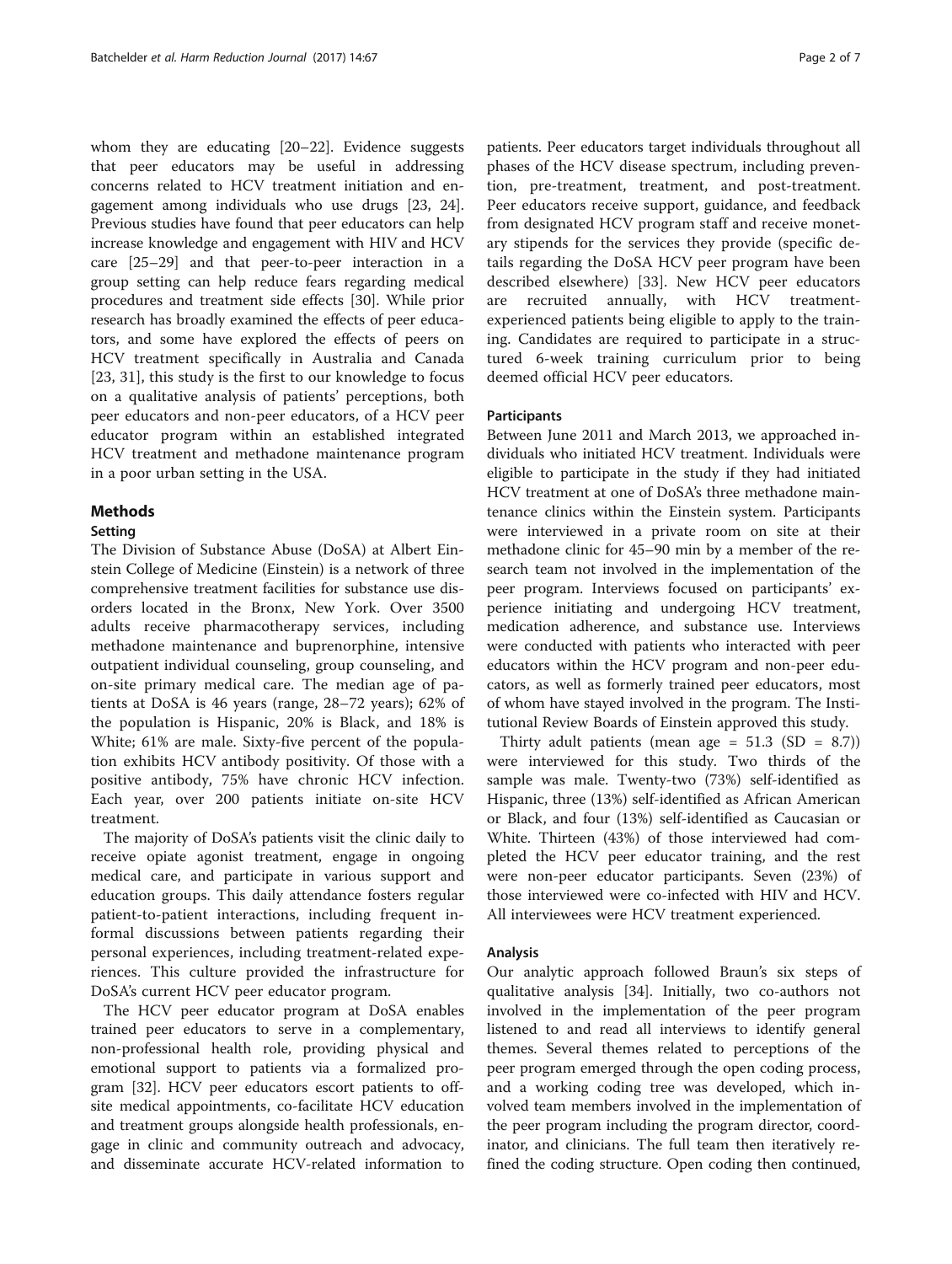and discrepancies were brought to the team for discussion. After several iterations of the coding structure, transcripts were selectively coded by two co-authors, blinded to each other's codes.

## Results

Our qualitative analysis identified overall positive perceptions of the peer program, including benefits experienced by interacting with peer educators and benefits experienced by the peer educators themselves. The non-peer educator participants described benefiting from experiencing the emotional support provided by the peer educators, having myths and fears related to HCV treatment dispelled, having their experiences normalized, and seeing examples of HCV treatment success. Together, these benefits were described as important in continued engagement and completion of HCV treatment. The peer educators described experiencing personal benefits from engaging in the peer educator role, including experiencing a feeling of expertise, a sense of accomplishment, and a sense of mission or purpose. These themes were described within the context of a pervasively positive HCV treatment experience.

#### Patient benefits

The peer educators and non-peer educator participants described four main benefits from the HCV peer educator that contributed to sustained engagement and completion of treatment among those who had initiated treatment. These included emotional support informed by shared experiences, the dispelling of HCV-related myths and fears using accessible and relatable language, normalized HCV treatment-related experiences, and providing examples of HCV treatment success.

#### Emotional support

The participants described how peer educators provided advice, solidarity, and support or a listening ear when they or others were experiencing difficulty with HCV treatment. One peer educator described how she and other peer educators offered social support.

Somebody might have something that they're going through. You help them work itout, give advice, or whatever we can do, and we spend a lot of time just being together. And that helped a lot. Being together. (Participant 17)

This emotional support was associated with an increased sense of strength during periods of vulnerability. One participant explained how peer support, including shared emotional experiences, enabled successful completion of the treatment regimen.

If it wasn't [for] hear[ing] the peers talk about how they felt or talk about how I could beat the Hep C, I wouldn't have the strength to keep going. (Participant 1)

## Myths and fears dispelled

Many participants explained that misinformation about HCV was related to their initial reluctance to pursue treatment. The participants described the information provided by peer educators as equipping them with the knowledge and authority to dispel invalid information, thus enabling educated decisions about HCV treatment based on accurate information. One peer educator described his motivation to provide accurate information to keep people in HCV treatment.

Sometimes I would correct them because if they're given wrong information they're going to quit… You got to give them the right information. (Participant 3)

The peer educators described how experiential knowledge equipped them with the skills to calm anxious patients who were fearful to pursue treatment. One peer educator explained how her own treatment experience enabled her to reassure a patient who was apprehensive about the treatment.

She was so afraid of getting [HCV treatment] and I told her it's nothing, trust me you're going to feel better afterwards. (Participant 12)

The peer educators also described how speaking with or accompanying someone, as a person who had "been there" before, provided perspective to patients. Both the peer educators and non-peer educator participants reported this support reduced and at times eliminated patients' fears regarding medical procedures. One peer educator described how simply accompanying patients to appointments, such as liver biopsies, mitigated fears about the procedures and increased the likelihood that the patient would attend the appointment.

…If somebody needs to go for a biopsy we'll take 'em. 'Cause everybody's afraid of that and they won't do it if you go by yourself. (Participant 12)

Experiences are normalized Both the peer educators and non-peer educator participants described the unique capacity of peer educators to offer comfort to those going through HCV treatment, given the shared lived experiences. The participants who had worked with a peer educator during their treatment reported feeling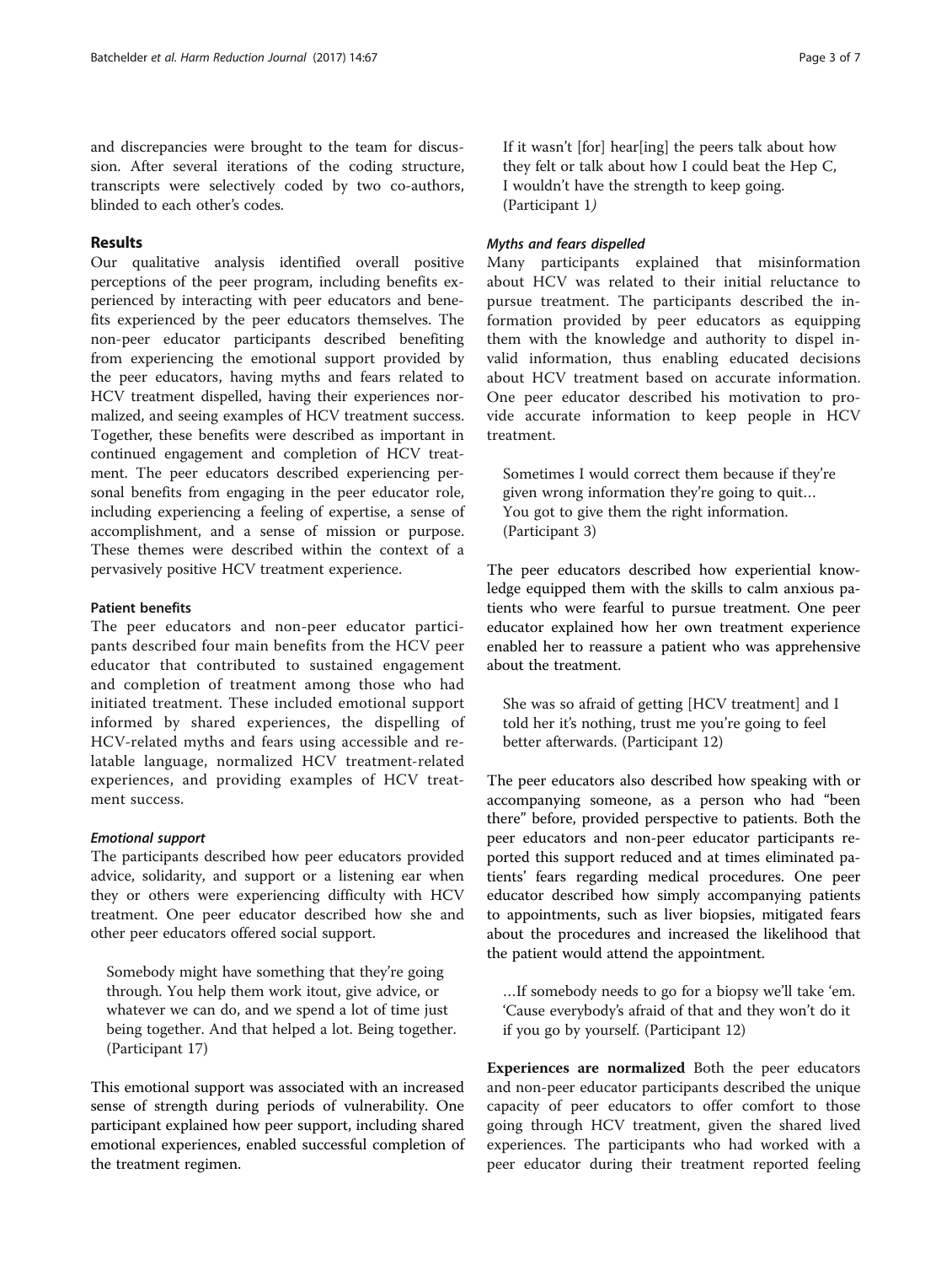comforted knowing that the peer educator had undergone similar challenges, while on HCV treatment.

… It was good to talk to somebody that had basically the same problems that I had, that I could talk openly with. It wasn't like I was talking to my daughter or my cousin or my best friend; I was talking to another patient. And I felt that was very very helpful for my treatment. (Participant 21)

Living examples of treatment success The participants described how interactions with peer educators increased their self-efficacy related to HCV treatment. Some explained how observing or learning about the treatment successes of peer educators exemplified that treatment success was possible. One non-peer educator participant explained how peer educators contributed to his decision to initiate HCV treatment.

[They] would give me advice and tell me you should try [the medication]…they told me they succeeded, that's when I realized I'm going to make it. (Participant 1)

Several participants also described how peer educators' treatment perseverance offered hope and inspiration, and conveyed that initiating and completing treatment is possible. One peer educator described how providing support by emphasizing shared lived experience helped keep patients engaged in treatment.

…You are helping somebody that wants to quit...they giving up…You tell them no, I've been there. You could do it. (Participant 3)

Another participant described how the peer educators' shared experiences and perseverance motivated them to want to emulate their successful completion of HCV treatment.

The peers have an effect on me, you know, hearing them saying… the stages they were in… what the medication was doing to them…I wanted to see myself in them. (Participant 1)

Across the sample, both the peer educators and non-peer educator participants conveyed benefits provided to and experienced by those undergoing HCV treatment. These benefits included emotional support, providing accessible HCV treatment information, normalization of HCV treatment experiences, and providing examples of HCV treatment success. All of these benefits were enabled by the shared lived experience of the peer educators.

## HCV peer educator benefits

In addition to the benefits provided to those undergoing HCV treatment, the peer educators reported experiencing personal benefits as a result of this role. These benefits included being perceived as an expert and engaging in pro-social behavior.

## Perceived as "experts"

All peer educators described positive and validating experiences associated with their role as a peer educator and their experienced and acquired HCV expertise. One peer educator shared how he felt in the role as a peer educator.

…I'm at the clinic- people there actually want to hear what I have to say, I'm excited, I'm telling you. (Participant 22)

The peer educators also reported that their newfound expertise was self-validating and created positive emotions and cognitions, including self-confidence. One participant explained how his role as a peer educator affected him.

I got confidence in myself…I talk to people. I tell them how I went through it… I tell people just stick to the medication. (Participant 1)

## Pro-social behavior

The peer educators, and some patients who had not gone through the peer educator training, described social and meaning-based benefits of assisting other patients, including feeling engaged in pro-social behavior. One participant described how sharing his experience of treating his HCV helped another patient.

They ain't taking no medication, no nothing. And by me telling them how I'm taking care of this... I'm pushing them to do the same thing that I'm doing…. I feel that I'm reaching out to somebody. (Participant 7)

The participants associated these meaningful pro-social engagements with positive feelings about themselves.

I feel great… If I reach one person to just go and just get tested…I feel like I accomplished something. Because that person now knows what their status is… (Participant 20)

## **Discussion**

In this study, we obtained perspectives from HCV treatment-experienced peer educators and non-peer educator patients on an established HCV peer educator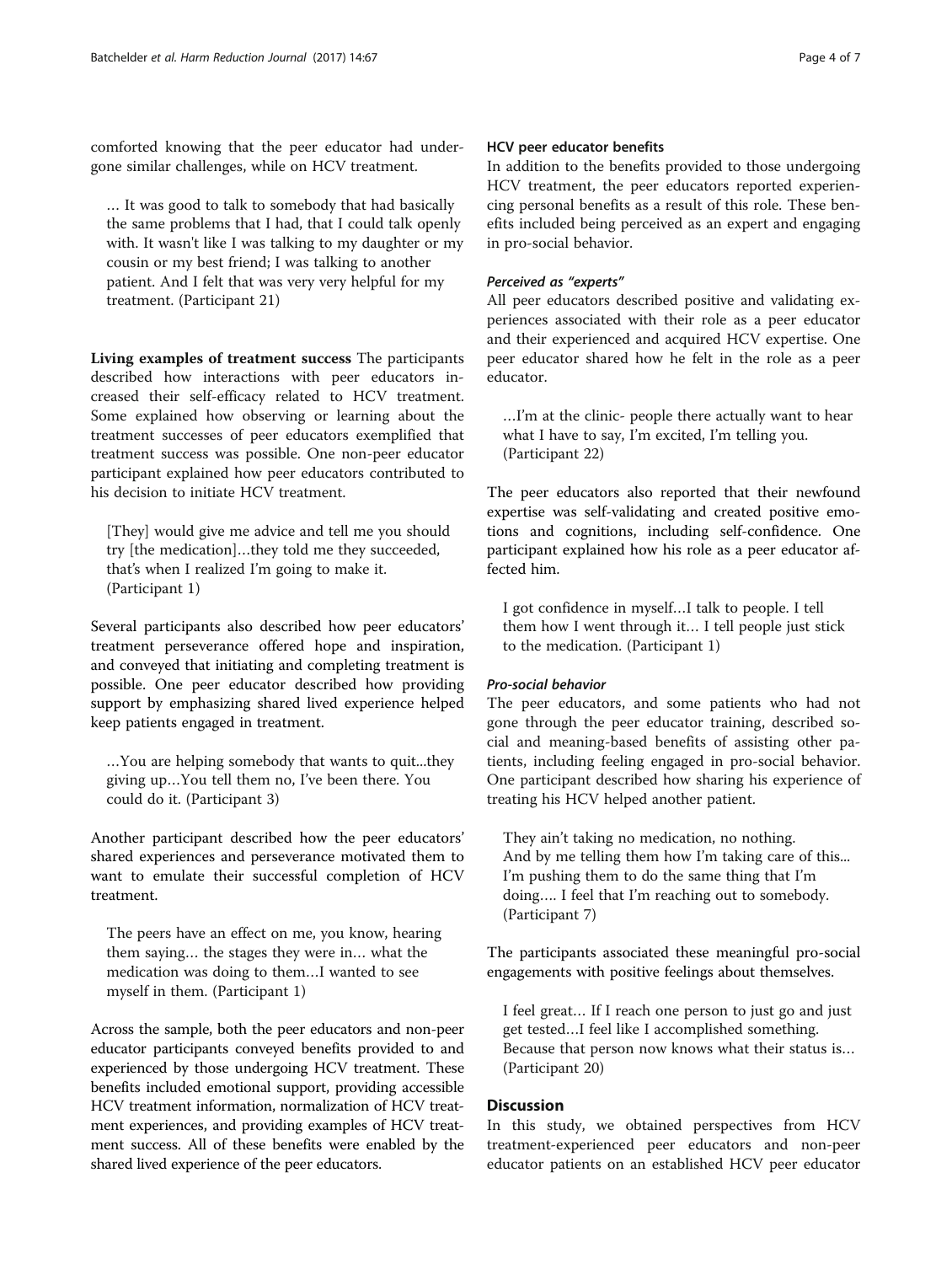program within a methadone maintenance program in the USA [[33\]](#page-6-0). The participants overwhelmingly described HCV patient benefits related to engagement and completion of HCV treatment, including emotional support, clarification of myths and alleviation of fears related to HCV, normalization of HCV treatment experiences, and validation from shared lived experiences. The patients reported these benefits helped them stay motivated and engaged in HCV treatment. The participants who served as peer educators conveyed personal benefits from serving that role, including being perceived as HCV treatment experts. The peer educators also reported experiencing a sense of fulfillment and purpose related to engaging in pro-social behavior, which motivated several to aspire to continue to work toward engaging more people living with HCV in treatment.

Previous studies in Australia and Canada [[23](#page-6-0), [31](#page-6-0), [35](#page-6-0)] have indicated that peer-based HCV programs show great promise in increasing HCV treatment uptake and adherence within existing HCV treatment programs. However, there is currently limited information regarding the utility of HCV peer education programs in the USA. Our findings provide qualitative evidence that HCV peer educators have the potential to address psychosocial barriers to HCV treatment initiation and engagement by providing accessible information about HCV, normalizing and addressing fears about treatment options, and minimizing stigma related to the healthcare system's treatment of people who use substances, inject drugs, and have HCV [[23](#page-6-0)]. HCV peer educators, who have experienced HCV treatment, may be uniquely situated to address these challenges through their ability to dispel myths, normalize treatment side effects, and provide factual information based on their personal experiences.

The perceived benefits of involvement in the HCV peer education program described here may be due to general benefits of support provided by those with similar treatment experiences that is distinct from the support provided by medical providers and family/friends without these experiences. The emerging literature describing HCV peer educators in other healthcare contexts indicates that peer programs may directly and indirectly affect patients undergoing HCV treatment [[23, 36](#page-6-0)]. Involving peer educators in care for individuals with shared common psychological and health problems, including shared stigmatized identities, may be particularly helpful given the role HCV and substance use stigma may play as a barrier to HCV treatment initiation. Bandura famously found that when those we identify with accomplish what we aspire to accomplish, our self-efficacy increases [[37\]](#page-6-0); this may account for the described impact the participants described for those initiating and engaging in HCV treatment. A formal

peer educator program may also contribute to a clinical culture of empowerment, as the program demonstrates that patients can not only succeed in completing HCV treatment, as the peer educators have already done, but also have the capacity to advance to a clinically helpful role as a peer educator. The results from our study indicate that the involvement of peer education is perceived as empowering patients to remain motivated to complete HCV treatment. Our findings also indicate that the peer program was perceived to benefit peer educators themselves by increasing self-confidence and meaningful engagement in pro-social behavior.

It should be noted that the benefits of HCV peer educators may be experienced in the absence of a formalized peer educator program. Many of the same reported benefits in the sample were reported not only in relation to working with the trained peer educators, but also from interfacing with other *informal* peers going through HCV treatment. Results from our study were consistent with a HCV group treatment program described in Canada that included untrained peers, including sharing knowledge, lived experiences, allaying fears, and engaging in pro-social behavior [\[30](#page-6-0)]. Simply having a structure in place that allows treatment-experienced patients to interact with non-treatment experienced patients may produce similar benefits.

However, the perceived benefits of a formal peer education program should not be underestimated. Based on their experience in Australia, Treloar et al. and Woolhouse et al. state that peers are not as equipped to effectively support and provide guidance to patients considering, initiating, and engaging in HCV treatment without a supportive structure, physical space, and support from authorities [[23, 30](#page-6-0)]. Other programs in Australia have found a peer-based integrated model of HCV care to be acceptable and feasible for injection drug users [[38\]](#page-6-0). Formalized peer education programs inherently provide this supportive framework that facilitates the benefits found in our research.

The findings of our study may be due in part to the unique clinic setting, which provided a framework for our peer educators to succeed. This involved comprehensive on-site HCV treatment including a multidisciplinary HCV treatment team of internal medicine specialists, nurses, substance abuse counseling staff, and a psychiatrist [\[8](#page-5-0)]. The HCV treatment program includes the option to attend regular HCV support groups and the formal peer educator program [[39](#page-6-0)]. The participants in this program have reported psychological and behavioral transformation [[40](#page-6-0)]. In this atypical integrated HCV care model, there is a 13-year tradition of peer educators working with providers to inform HCV care and advocacy. This model and clinic culture was developed to empower patients to become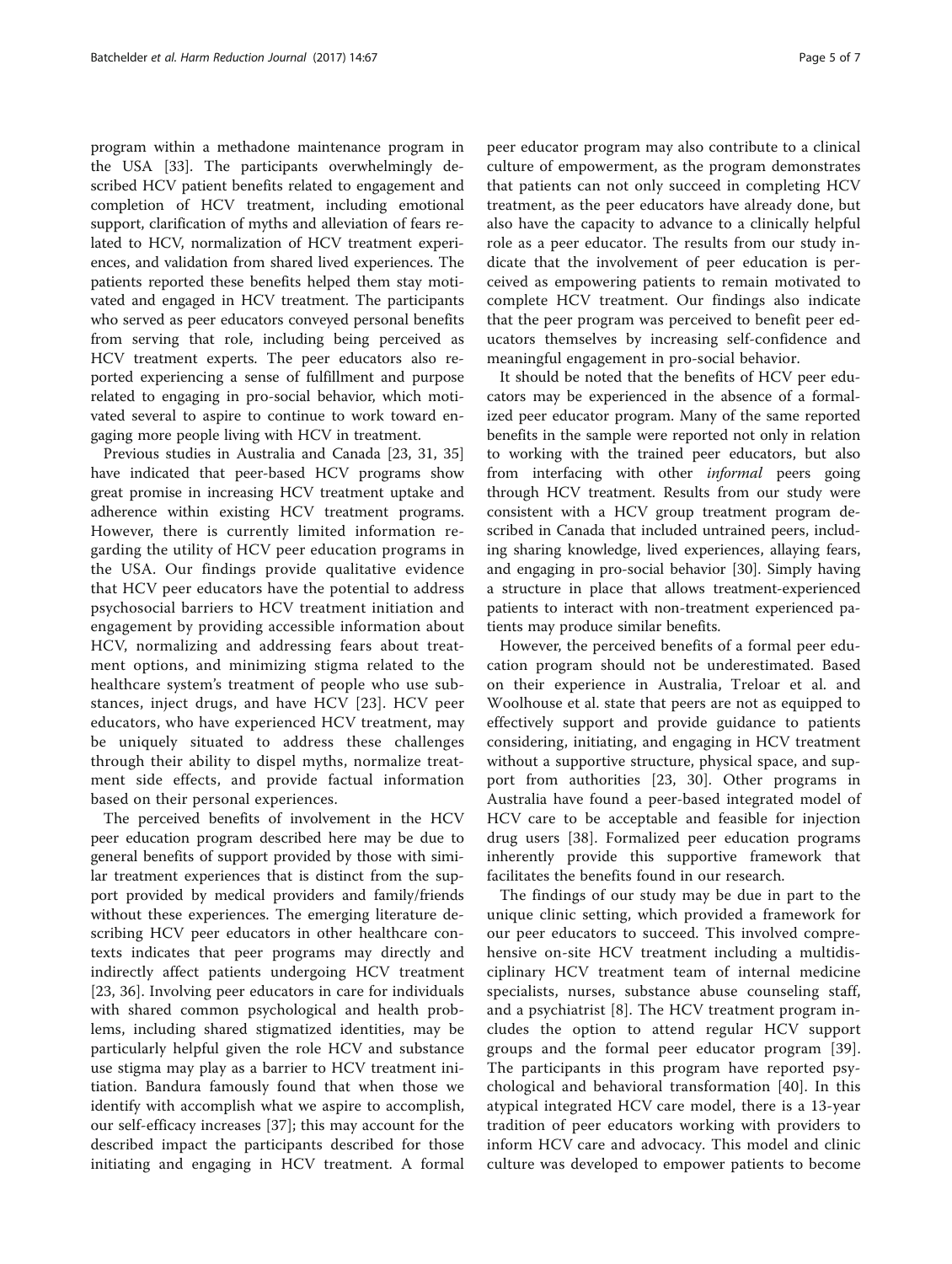<span id="page-5-0"></span>peer educators and advocate and iteratively contribute to improving the system of care. This type of integrated clinic setting may enable and perpetuate the type of peer support described by the participants.

## Conclusions

With the advent of newer medications with increasingly higher cure rates, it is likely that growing numbers of patients will be encouraged and motivated to pursue HCV treatment. The increased patient volume of opioiddependent people living with HCV, coupled with the high costs of HCV treatment, will likely create an atmosphere that requires the limited HCV treatment-related resources to be used effectively. Our study reveals that peer educators can play an important role in the initiation, engagement, and successful completion of HCV treatment among opioid-dependent people living with chronic HCV. HCV peer education programs may offer a cost-effective and appropriate solution to current psychosocial barriers to HCV treatment among this population, including inaccurate beliefs about treatment needs, low social support, wariness of the medical system, and experienced or perceived stigma or shame related to HCV and substance use [[33](#page-6-0)]. While barriers remain to accessing HCV treatment in the USA and elsewhere, HCV peer educator programs have the potential to significantly reduce psychosocial barriers to HCV treatment initiation rates and improve outcomes.

#### Abbreviations

DoSA: Division of Substance Abuse; HCV: Hepatitis C

#### Acknowledgements

Aron Thiim assisted with the manuscript formatting and submission preparation.

#### Funding

Two grants supported the data collection and analysis: R01DA034086-03 and R25DA023021. These funding sources had no involvement in the study design, data collection, and analysis or interpretation of data or in the decision to submit this manuscript for publication.

#### Availability of data and materials

De-identified transcripts and coded content remains at Albert Einstein College of Medicine.

#### Authors' contributions

AB and AL designed the interview guide. AB conducted the interviews and developed the coding system, which was iteratively refined based on feedback from AL and DP. DP and AB reviewed and coded the transcribed interviews. AB, LCC, and SR analyzed the data and integrated iterative feedback from all co-authors. AB and LCC wrote the manuscript, and all co-authors provided substantive feedback and final approval.

#### Ethics approval and consent to participate

This work was approved by the Albert Einstein College of Medicine's Institutional Review Board, and all participants completed informed consent.

#### Consent for publication

All participants completed informed consent, which included a description of publishing de-identified components of the transcribed interviews.

#### Competing interests

The authors declare that they have no competing interests.

#### Publisher's Note

Springer Nature remains neutral with regard to jurisdictional claims in published maps and institutional affiliations.

#### Author details

<sup>1</sup>Montefiore Medical Center, Albert Einstein College of Medicine, 111 East 210th Street, Bronx, NY 10467, USA. <sup>2</sup>Behavioral Medicine, Department of Psychiatry, Massachusetts General Hospital, Harvard Medical School, One Bowdoin Square, 7th Floor, Boston, MA 02114, USA. <sup>3</sup>Rutgers, The State University of New Jersey, 607 Allison Road, Piscataway, NJ 08854, USA. 4 Division of Substance Abuse, Albert Einstein College of Medicine, 804 East 138th Street, Bronx, NY 10454, USA. <sup>5</sup>Port Morris Wellness Center, Montefiore Medical Center, Albert Einstein College of Medicine, Bronx, NY 10454, USA. 6 Einstein-Montefiore Division of General Internal Medicine, Department of Medicine, Albert Einstein College of Medicine, 3300 Kossuth Avenue, Bronx, NY 10467, USA. <sup>7</sup>Department of Psychiatry and Behavioral Science, Albert Einstein College of Medicine, 3300 Kossuth Avenue, Bronx, NY 10467, USA.

#### Received: 9 August 2017 Accepted: 14 September 2017 Published online: 29 September 2017

#### References

- 1. Edlin BR, Eckhardt BJ, Shu MA, Holmberg SD, Swan T. Toward a more accurate estimate of the prevalence of hepatitis C in the United States. Hepatology. 2015;62(5):1353–63.
- 2. Centers for Disease Control and Prevention. Available at: [http://www.cdc.](http://www.cdc.gov/hepatitis/hcv/hcvfaq.htm) [gov/hepatitis/hcv/hcvfaq.htm.](http://www.cdc.gov/hepatitis/hcv/hcvfaq.htm) Accessed 20 Sept 2017.
- 3. McCarthy JJ, Flynn N. Hepatitis C in methadone maintenance patients: prevalence and public policy implications. J Addict Dis. 2001;20(1):19–31.
- 4. Stein MD, Maksad J, Clarke J. Hepatitis C disease among injection drug users: knowledge, perceived risk and willingness to receive treatment. Drug Alcohol Depend. 2001;61(3):211–5.
- 5. Jacobson IM, McHutchison JG, Dusheiko G, et al. Telaprevir for previously untreated chronic hepatitis C virus infection. N Engl J Med. 2011;364(25): 2405–16.
- 6. Lawitz E, Sulkowski MS, Ghalib R, et al. Simeprevir plus sofosbuvir, with or without ribavirin, to treat chronic infection with hepatitis C virus genotype 1 in non-responders to pegylated interferon and ribavirin and treatmentnaive patients: the COSMOS randomised study. Lancet. 2014;384(9956): 1756–65.
- 7. Schulte B, Schütt S, Brack J, et al. Successful treatment of chronic hepatitis C virus infection in severely opioid-dependent patients under heroin maintenance. Drug Alcohol Depend. 2010;109(1):248–51.
- 8. Litwin AH, Harris KA, Nahvi S, et al. Successful treatment of chronic hepatitis C with pegylated interferon in combination with ribavirin in a methadone maintenance treatment program. J Subst Abus Treat. 2009;37(1):32–40.
- 9. Health NIO. National Institutes of Health Consensus Development Conference Statement: management of hepatitis C: 2002—June 10–12, 2002. Hepatology (Baltimore, Md). 2002;36(5 Suppl 1):S3.
- 10. Meyer JP, Moghimi Y, Marcus R, Lim JK, Litwin AH, Altice FL. Evidence-based interventions to enhance assessment, treatment, and adherence in the chronic hepatitis C care continuum. International Journal of Drug Policy. 2015;26(10):922–35.
- 11. Hellard M, Sacks-Davis R, Gold J. Hepatitis C treatment for injection drug users: a review of the available evidence. Clin Infect Dis. 2009;49(4):561–73.
- 12. Strathdee SA, Latka M, Campbell J, et al. Factors associated with interest in initiating treatment for hepatitis C virus (HCV) infection among young HCVinfected injection drug users. Clin Infect Dis. 2005;40(Supplement 5):S304–12.
- 13. Mehta SH, Genberg BL, Astemborski J, et al. Limited uptake of hepatitis C treatment among injection drug users. J Community Health. 2008;33(3):126–33.
- 14. Wolfe D, Luhmann N, Harris M, et al. Human rights and access to hepatitis C treatment for people who inject drugs. International Journal of Drug Policy. 2015;26(11):1072–80.
- 15. Edlin BR, Kresina TF, Raymond DB, et al. Overcoming barriers to prevention, care, and treatment of hepatitis C in illicit drug users. Clin Infect Dis. 2005; 40(Supplement 5):S276–85.
- 16. Edlin BR, Seal KH, Lorvick J, et al. Is it justifiable to withhold treatment for hepatitis C from illicit-drug users? N Engl J Med. 2001;345(3):211.